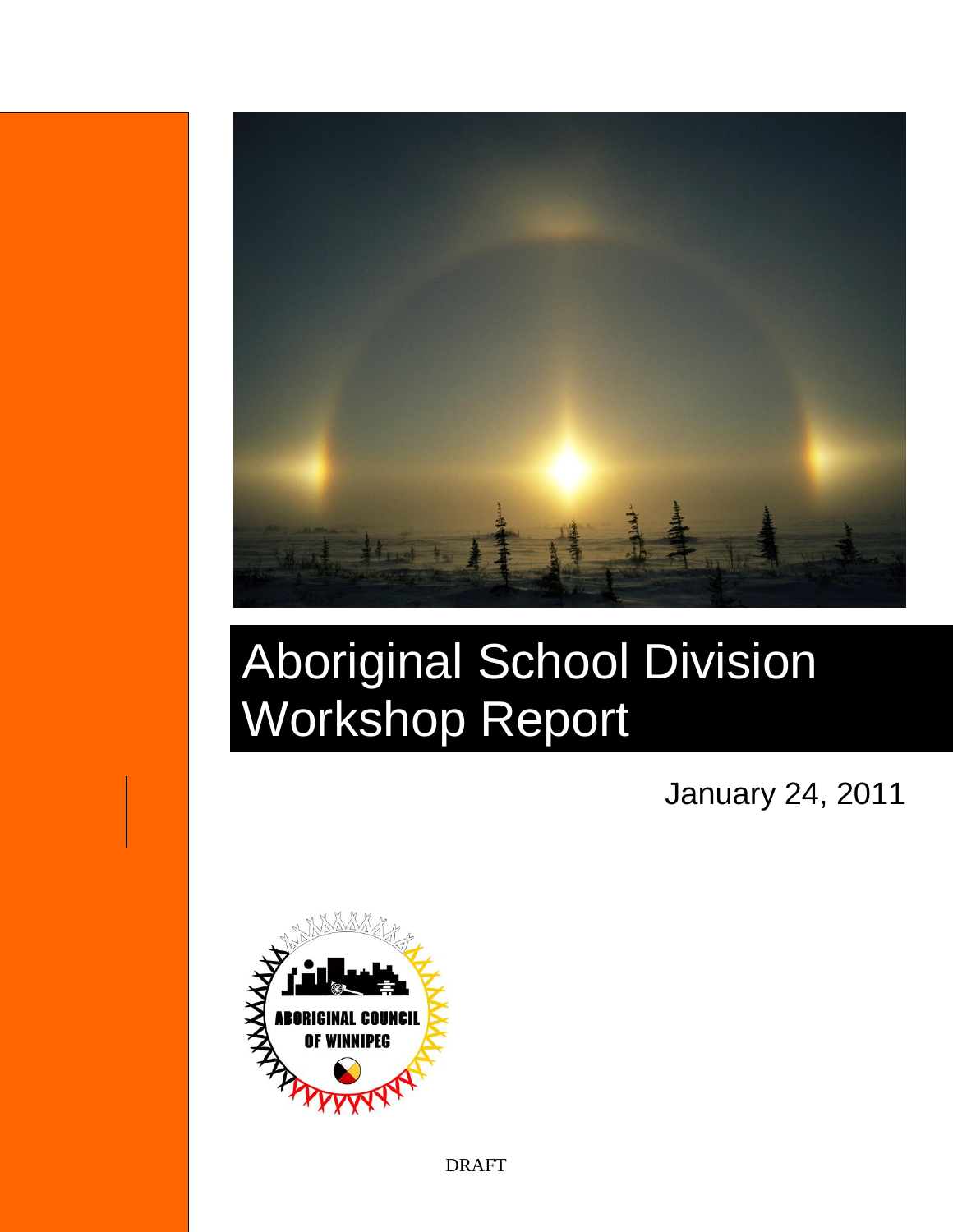# **Aboriginal Council of Winnipeg Aboriginal School Division Workshop Held on Monday, January 24, 2011 (10:00 a.m. – 3:45 p.m.)**

# **Table of Contents**

| III. Current System; successes and failures  1 |
|------------------------------------------------|
|                                                |
|                                                |
|                                                |
|                                                |
| <b>VIII. Appendices</b>                        |

- A. Agenda for the Workshop
- B. List of Attendees at the Workshop
- C. Notes from Flip Chart paper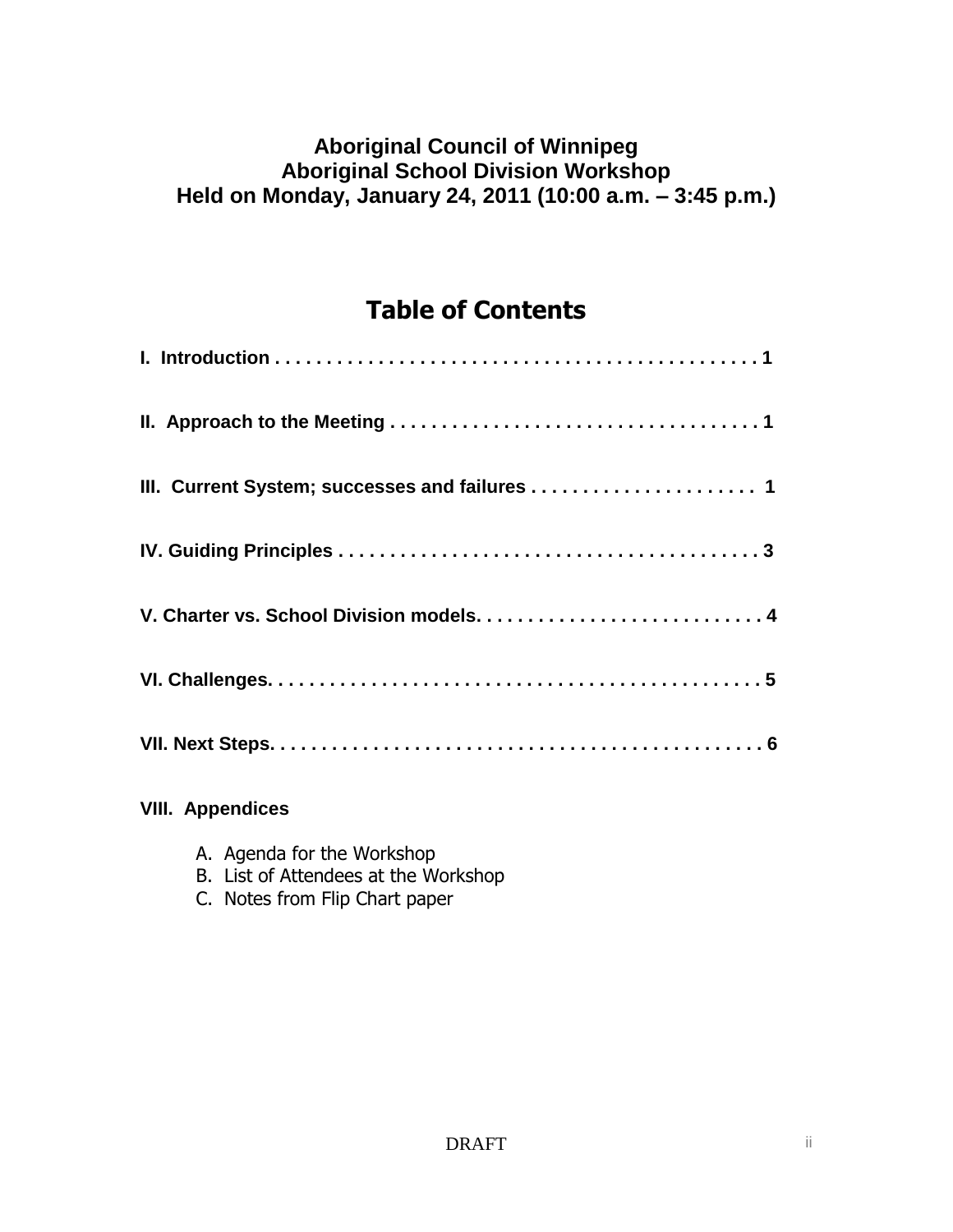#### **I. Introduction**

This one-day workshop represents an early step in the possible creation of an Aboriginal focused school system that would be created in order to enable urban Aboriginal people to have a bigger role in determining how Aboriginal youth are taught within a publicly-funded school system.

The purpose of the workshop was to:

- Work to establish the principles that would guide the future operations of an Aboriginal focused school system.
- Identify and develop strategies to deal with anticipated challenges and opportunities.
- Determine the role and future proceedings of a steering committee which would take the lead in advancing the concept or vision associated with an school system directed by urban Aboriginal peoples.

The purpose of this report is to provide a documentation of the proceedings and discussions which took place at the workshop on January 24, 2011.

#### **II. Approach to the meeting**

The ACW contracted Shaun Finnigan of McKay Finnigan and Associates to serve as facilitator for the workshop. In both structuring the agenda and facilitating the discussion, a conscious attempt was made to ensure that all voices could be heard and all issues could be dealt with.

Upon review of the proposed agenda (see copy – Appendix A), the group concluded that the meeting would take a less formal approach and a session where each participant was able to speak out about their expectations, reasons for supporting, and concerns regarding this type of initiative.

The workshop started with a brief presentation by Damon Johnston, President of the Aboriginal Council of Winnipeg (ACW), who explained the issue at hand and the role of the ACW. From his standpoint the central question that needed to be answered is 'should we establish an Aboriginal School Division and why?'

#### **III. Current System; successes and failures**

It was agreed by all attending the meeting that the fundamental reason for creating an alterative Aboriginal focused educational system is because the current system has failed and continues to fail in successfully addressing the needs of Winnipeg's Aboriginal population. A discussion took place as to what is and what isn't working under the current system. The following is the list of what was mentioned during the workshop: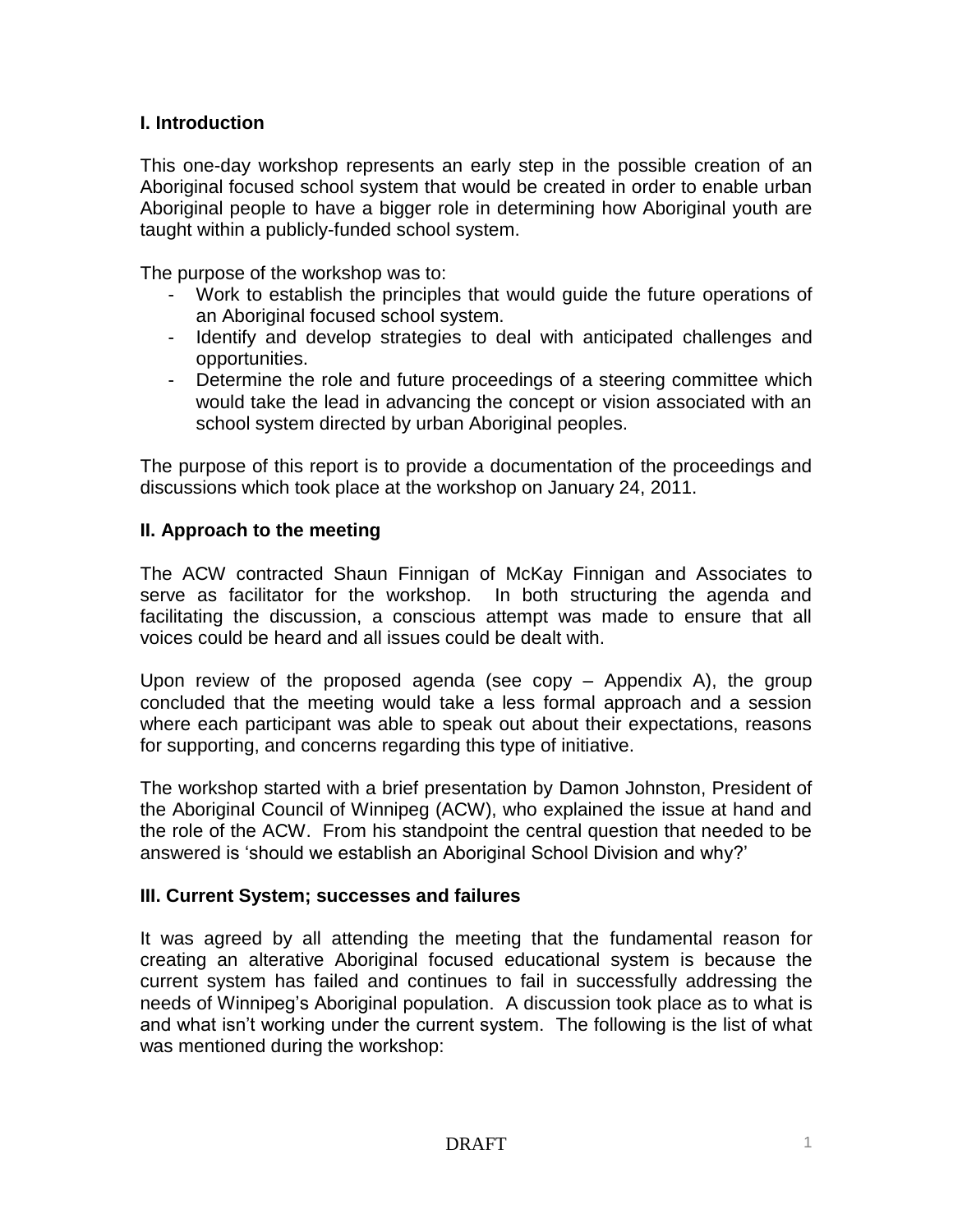*What is working*

- The current size of the School Division enables it to more easily allocate funds towards support programs, such as a child guidance clinic, as it has a greater population to which to provide service.
- Union agreements provide financial and benefit incentives for quality teachers.
- Outreach program established in the late 1960s is an example of the current system's ability to change to address the needs of Aboriginal youth. (The participant did however explain that this change resulted from a difficult and convoluted process, which indicates the difficulty for such a large system to change).
- The Children of the Earth high school (COE) has been recognized nationally as a model of education. This is due to its innovative programming specifically designed to achieve a high level of success among Aboriginal students.

#### *What is not working*

- All too often, Aboriginal teachers/students/administrators feel that they have been treated in a discriminatory way by non-Aboriginal people including teachers/students/administrators. Often poor decisions by non-Aboriginal people, while well intentioned perhaps, are entrenched in a racist system.
- Existing system continues to reinforce a colonial relationship or paradigm.
- Existing system continues to reinforce a power and privilege dynamic.
- The current boundaries of Winnipeg School Division #1 are too large for the representation of the Board of Trustees and more specifically, representation of Aboriginal students.
- Current system is there to serve adults rather than children and youth. e.g. regimented 9 to 5 learning and teaching schedule is suitable to an adult (teacher) with a stable home-life rather than a child (student) with an unstable home-life.
- Often school is an alienating experience for Aboriginal children and youth.
- Difficult to shift ways of operating by people connected to the system due to personal insecurities. Parents are often the best ones to create change in the system.
- Frustration in seeing the inabilities of the current system to successfully address early childhood development (Grade 3 and under).
- Outcome-based model. Heavy focus on outcomes by classes and students results in creating a "winners and losers" dynamic. E.g. History of the 'major work' program in the 1960s, where the 'smart' students were separated from others and received privileged treatment by teachers.
- No teaching of Aboriginal identity. E.g. Indigenous languages, pre-fur trade history.
- With the example of the Children of the Earth (COE) school, parental or community involvement is based on voluntary participation and, as a result, is not effective.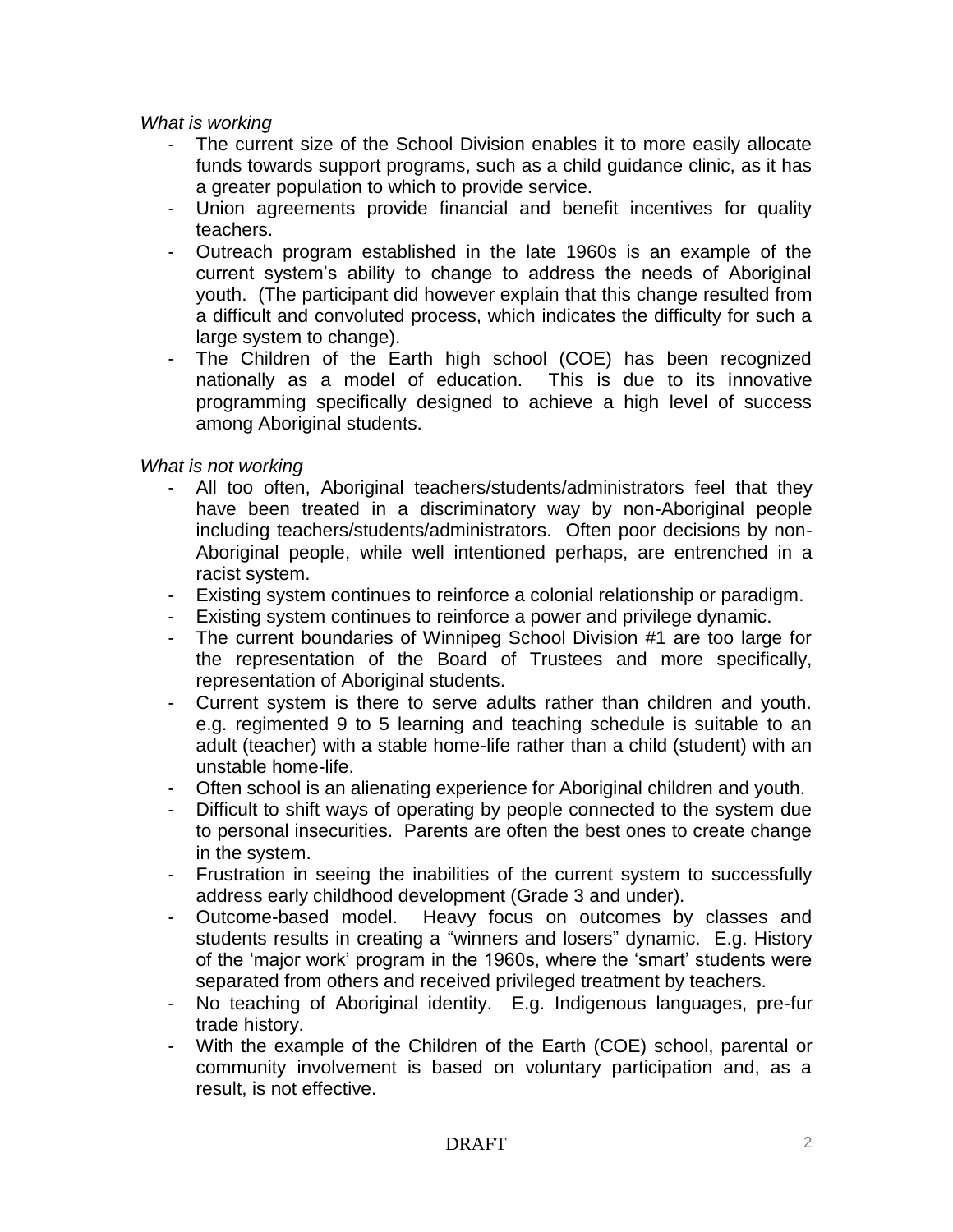- In the past, COE served as a 'dumping ground' for difficult students by other schools, thus compromising the program.
- Collective bargaining creates or reflects a teacher culture that is more focused on personal gain rather than concern for the well being of the larger community (i.e. greater education level of youth).
- A past program; the Ndinawe transitional school received short term funding and autonomy that resulted in high level success. Now it is under school division control and the success levels have drastically decreased.
- Within the current School Division governance model, North End schools tend to receive the same funding as the South End schools with the exception of the pupil teacher ratio. When examining the social repercussions, such as crime and poverty, it should be the reverse we need to understand that equity is not equality and that funding should be allocated in proportion to need.
- Current system creates a ping-pong or pinball effect where students are shuffled from one school or program to another while continuously and incrementally being set back in the long run.

# **IV. Guiding Principles**

The following principles resulted from overall discussion throughout the day. Initially, the principles were intentionally identified by the meeting participants and, subsequently, more were added as the discussion ensued. The participants seemed to generally be in agreement with most, if not all, of the listed principles. However, this list does represent an initial attempt by the committee to identify guiding principles and will, undoubtedly, provide the grounds for future discussions.

- The Governance model shall be a shared one between Non-Status First Nations, First Nations, Métis, and Inuit.
- Recognize the need for Aboriginal Identity to be relearned.
- Involves all cultural groups (i.e. Non-status First Nations, Inuit, Métis, First Nations, and others)
- School imbedded in Indigenous pedagogy and ideology (e.g. overall concern for the group rather than the individual).
- Bi-multicultural model participation without compromising cultural identity (i.e. language groups, First Nations from outside MB boundaries, etc.)
- Recognize traditional role of women as teachers and leaders.
- Acknowledge our right to exercise sovereignty as a means to improve our economic/social/cultural situation (refer to the United Nations document, Harvard University study)
- A model based on equality among all.
- Effective means of ensuring accountability, such as legislation, on the part of teachers.
- "No-fail" parameters to be recognized ( a new system must be designed so that it cannot fail)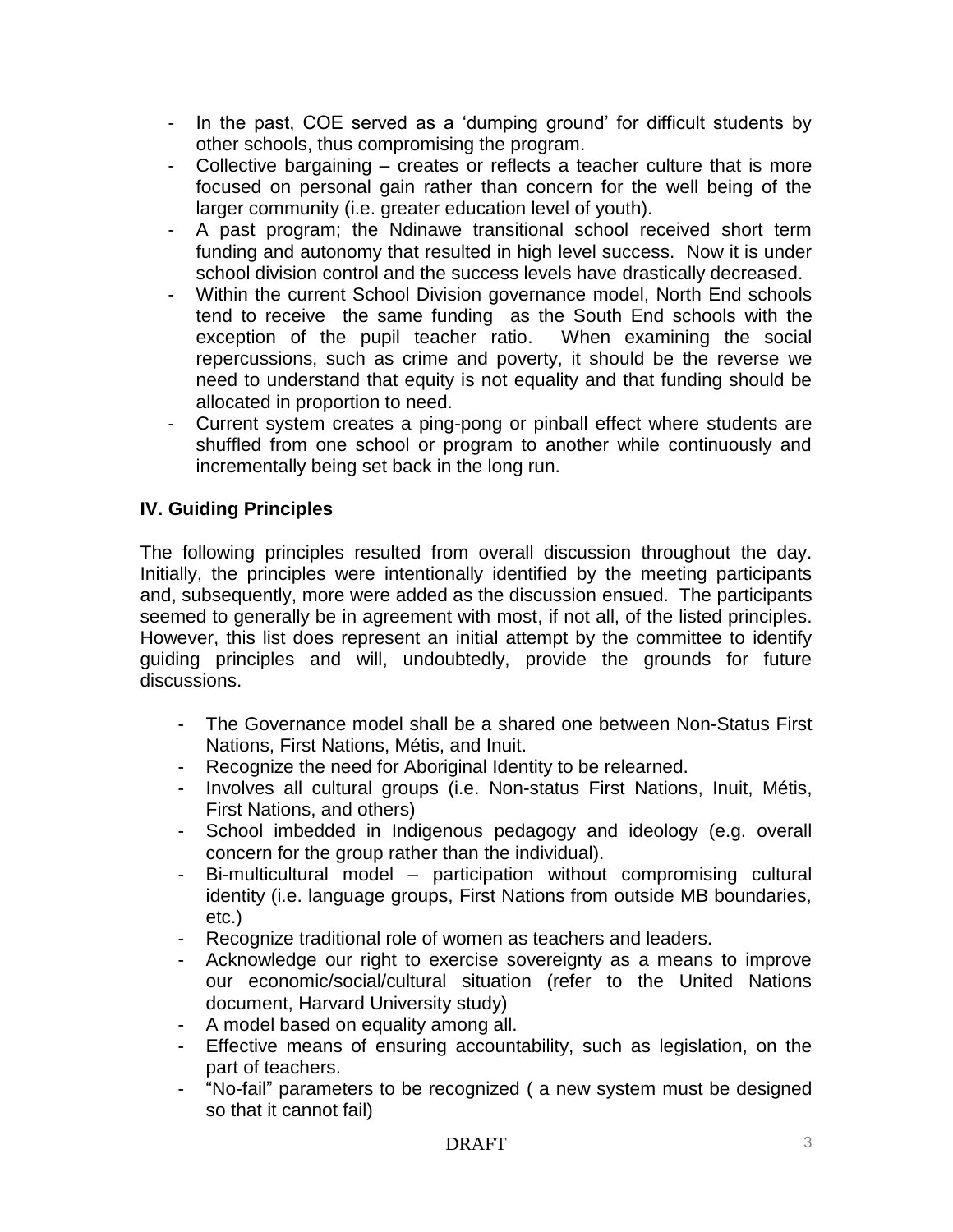- No tolerance for oppression, either through individual behavior or through systematic structure.
- Recognize different forms of intelligence so that everyone receives the opportunity to grow and develop.
- Our children are given the opportunity and it is an expectation for our teachers to aim for the highest not the lowest.
- Acknowledge the collective rather than the individual less competition.
- Involvement of the community (e.g. parents) in school programming.
- Learn and make decisions based on past successes and failures. (e.g. Children of the Earth High School).
- Deepen the understanding of urban Aboriginal condition while being mindful of rural/urban connection to our community and schools.
- Divisional boundaries that allow for Aboriginal students from all corners of the city; and not just the North End.
- Not get limited by the same structural boundaries of existing system (i.e. economy of scale)
- A publicly funded system that permits autonomy

## **V. Charter vs. School Division models**

There was a discussion regarding the structural form that an Aboriginal focused school system could take. Most of the participants were aware of precedents of the Manitoba Francophone school division (DSFM) as well as the charter school model that exists in the U.S. and in the province of Alberta. To clarify, charter schools are an attempt to gain some of the advantages of the private-sector schooling without leaving the public sector while a school division is an entirely autonomous publicly funded administrative body. The following are the various arguments in favor of the two models. There was also discussion regarding alternative models that would incorporate some organizational elements of both of these models.

#### *Benefits of Charter model*

- Ability to be excluded from the collective bargaining process of the teachers union would allow more freedom to consider other forms of rewards such as incentive bonuses, eagle feathers etc. and allow alternative teaching/learning times. Ununionized status with bonuses above the average wage would attract the best teachers.
- Less risk of getting limited by the same structural boundaries that affect the current system (i.e. economy of scale).
- Avoid collective bargaining conflicts. The settlements or contracts that are reached within the various school systems all relate to each other.
- Ability to maintain a greater level of autonomy.
- Principle of discontinuing system of oppression that is symptomatic of existing school systems is more likely to be realized in an autonomous organization
- Symbolically, more powerful to have an autonomous body a clearer break from colonial oppression and pursuit of our own vision.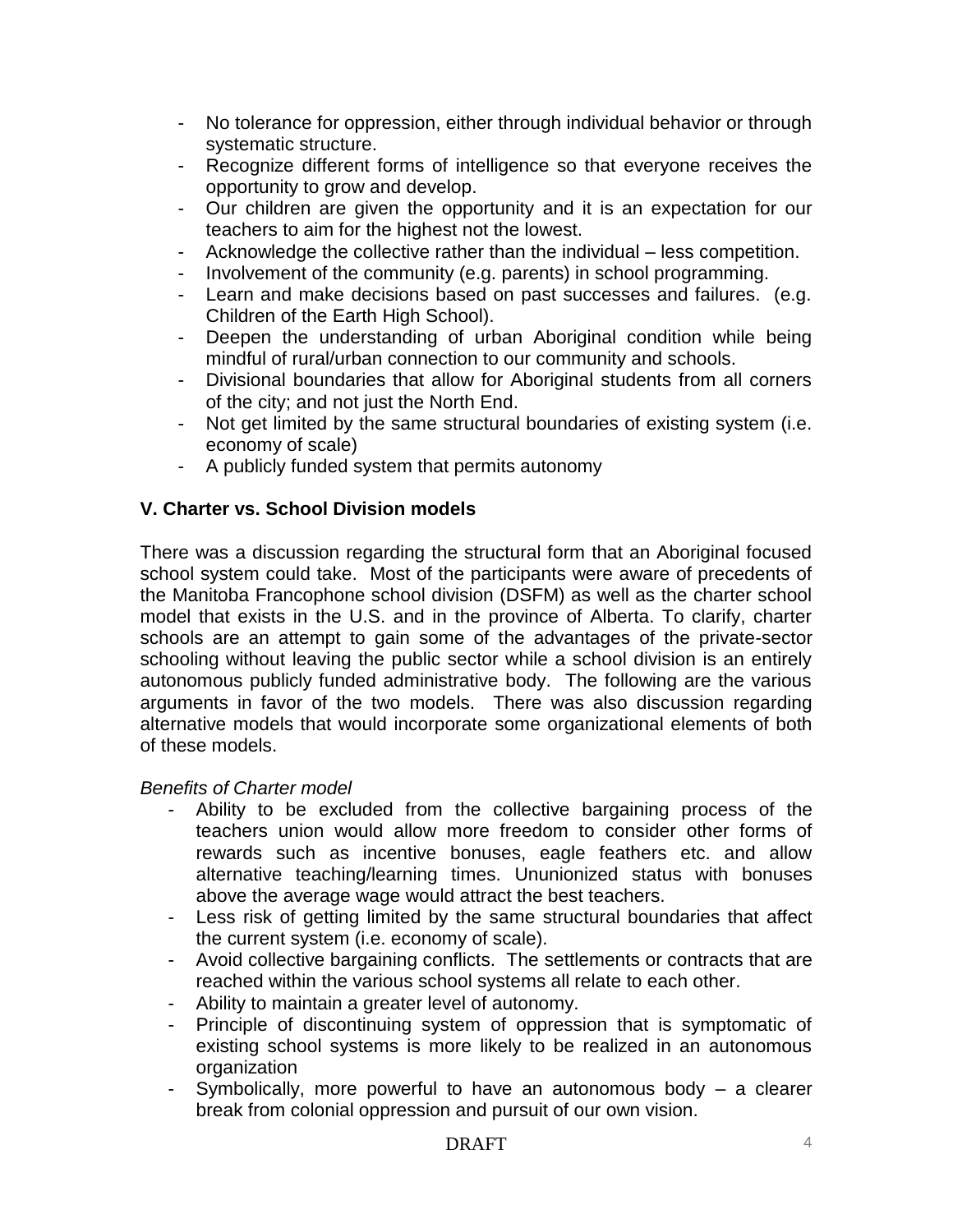#### *Benefits of School Division model*

- A model loosely based on the existing in-province example of the DSFM.
- May provide ability to leverage property taxes.
- Easier to leverage existing programs and services already established by the public school division (e.g. child guidance clinic, disability services, etc.)
- Transfer agreement would enable easier transition and address immediate staffing issues and other related issues.
- Ready made system, with buildings, staff, policies,,,less work at the front end

#### *Benefits of other models*

- To exist as an independent organization that would administer various charter schools. This would ensure that some of the benefits of both charter school and separate school division could be realized.
- Exist as a school division that has access to school division buildings.
- To operate as primarily publicly funded with additional fees collected by outside organizations (e.g. Reserves, MMF, AMC).

The consensus following this initial discussion was that a more thorough analysis of the various organizational models was needed in terms of the costs/benefits and relation to the principles that would embody an overall vision.

#### **VI. Challenges**

Throughout the discussion, various short term and long term challenges were identified.

#### *Short term challenges*

- Public perception will be that this initiative is itself a form of discrimination.
- Determine the specific structure of the organization (i.e. charter school vs. school division, legislation, and policies)
- Lack of high profile members on the steering committee (e.g. Shawn Atleo, Phil Fontaine, Lloyd Axworthy, others)
- Obtain public support (federal and provincial) to fund a process to help achieve consensus and commitment to address the current situation.

#### *Long term challenges*

- Acknowledge and understand the nature of funding shortages currently experienced by the DSFM. Learn from this as a cautionary example.
- Construction of infrastructure to support schools and programs requires a lot of short-term capital that could compromise overall program in long run.
- Collective agreements with unions will be prove to be difficult process.
- Co-management with the community and the need to establish clarity regarding various duties (e.g. hiring and firing of staff) and understanding where they meet.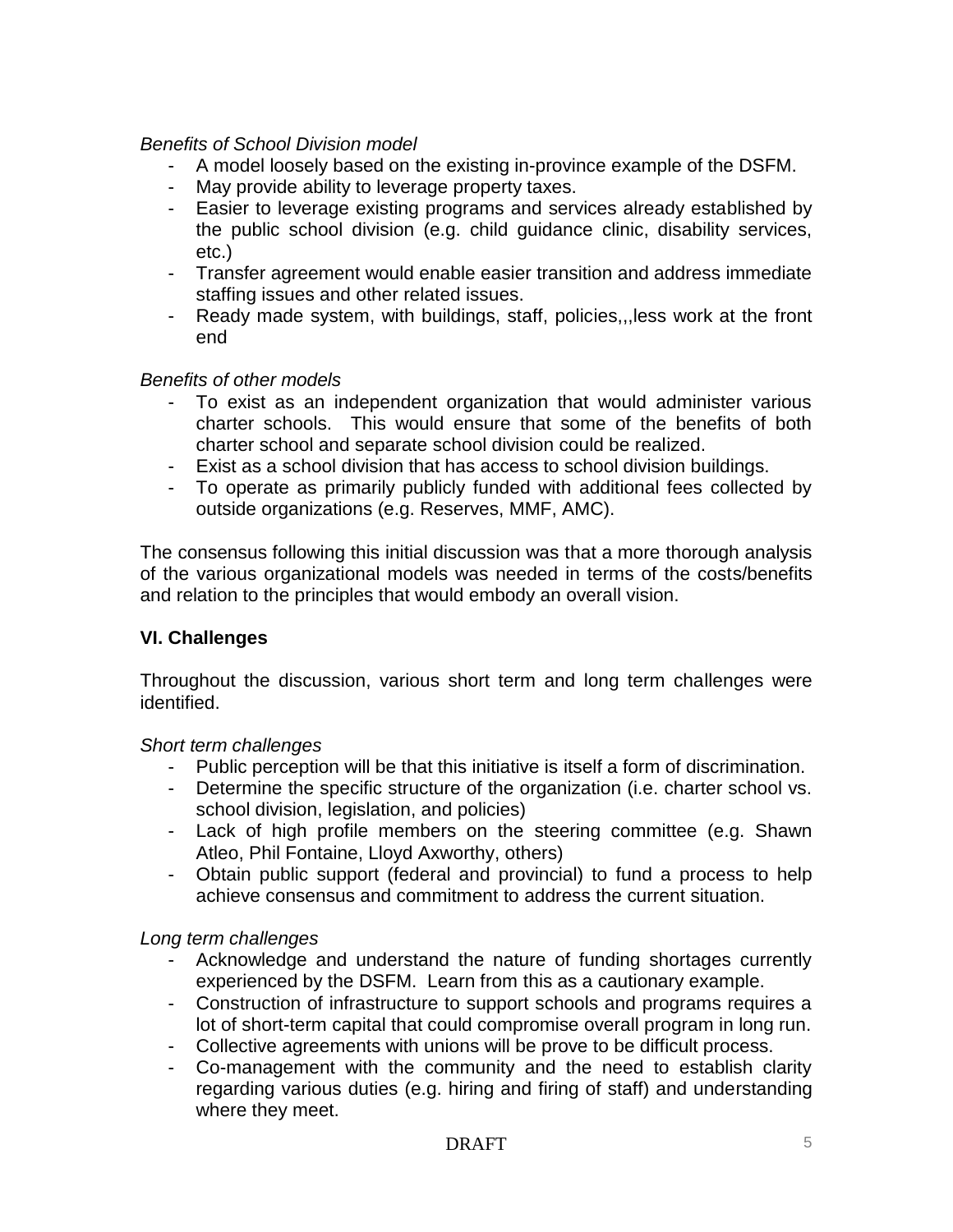- To be fully aware that, as a publicly funded organization, inevitable funding shortages for programming will prove to be a chronic issue and challenge.
- Acknowledge that not all Aboriginal children want to attend an Aboriginal focused school.

#### **VII. Next Steps**

The following are the short term 'next steps' that were identified as doable and will lead to further discussions/decisions.

- Develop a 'package' or 'map' that clearly explains the vision and what is being proposed. This would serve as vehicle for better ensuring political influence and 'buy-in' from others.
- Consult with and research other school divisions and programs including;
	- o DSFM
	- o University of Winnipeg high school
	- o Ndinawe transitional school
	- o Children of the Earth
	- $\circ$  other international examples, (New Zealand in particular)
	- o Frontier School Division
	- o 'Survival School' concept from 1990s
- Identify important questions that need to be asked such as:
	- o How to do teacher training?
	- o How to do child assessment?
	- o How to address streaming versus academic programming?
	- o How to approach union relations?
- Undertake further research including;
	- o Cost/benefit analysis
	- o Synthesize demographic analysis
	- o Review studies by Chalmers and Lalonde and Jeffery Canada.
- Develop a political (and perhaps legal) strategy (e.g. Charter challenge) using Charter and Human Rights code documents.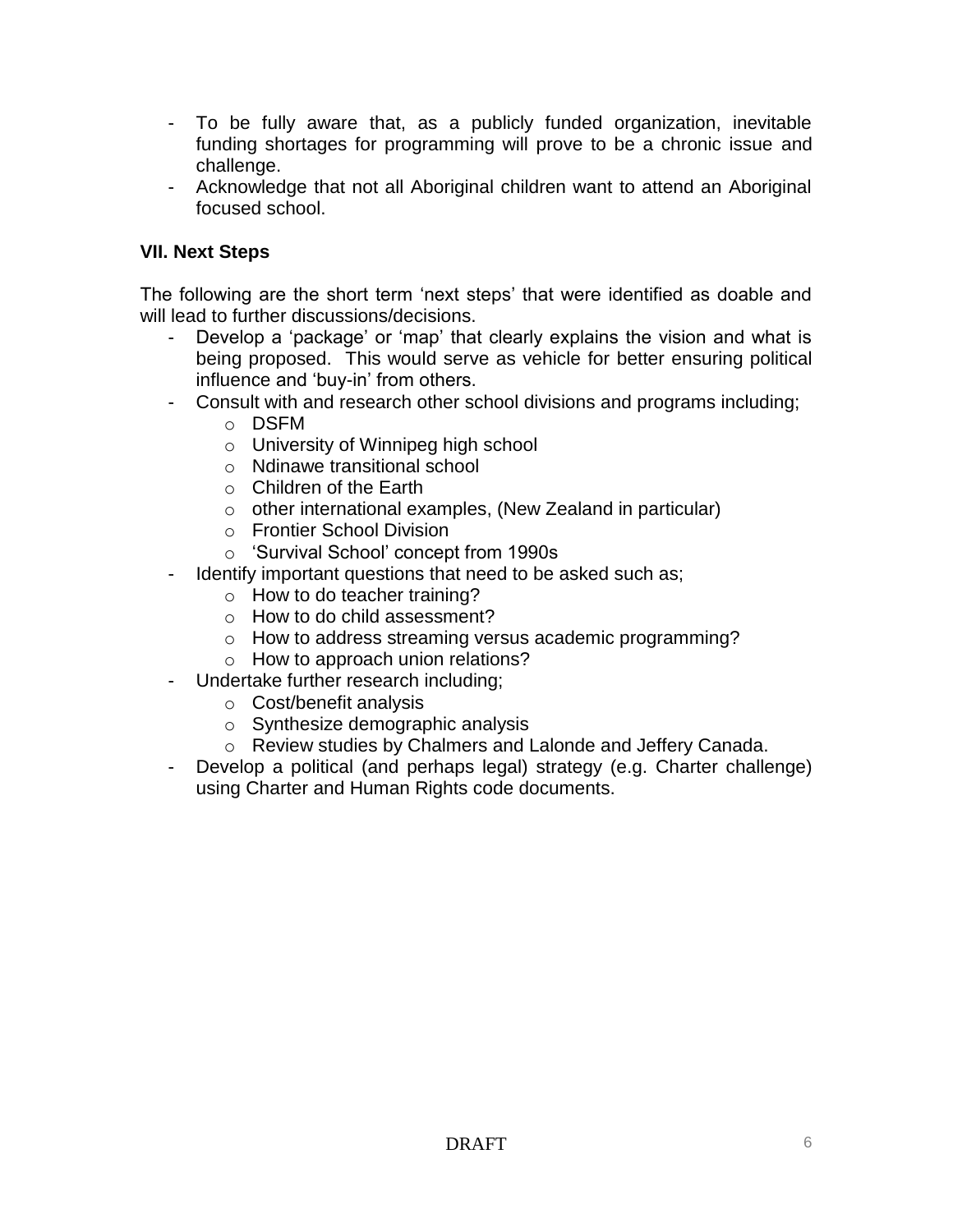#### **VIII. Appendices**

#### Appendix A

#### **Aboriginal Council of Winnipeg Aboriginal School Division Meeting January 24, 2011, 10am**

## **AGENDA**

#### 1. **Introduction**

- Explain format of meeting
- Identify participants and personal motivations/perspectives

#### 2. **Project Overview and Current Developments**

- What's working now and why?
- What isn't working now and why?
- Reasons for the establishment of School Division
- Other models (DFSM, Charter Schools)
- Current and Prospective Developments

#### 3. **Identify Challenges (SWOT?)**

- Done as a group

#### 4. **Strategy for Success**

- Done as a group
- Strategies to address identified challenges

#### 5. **Next Steps**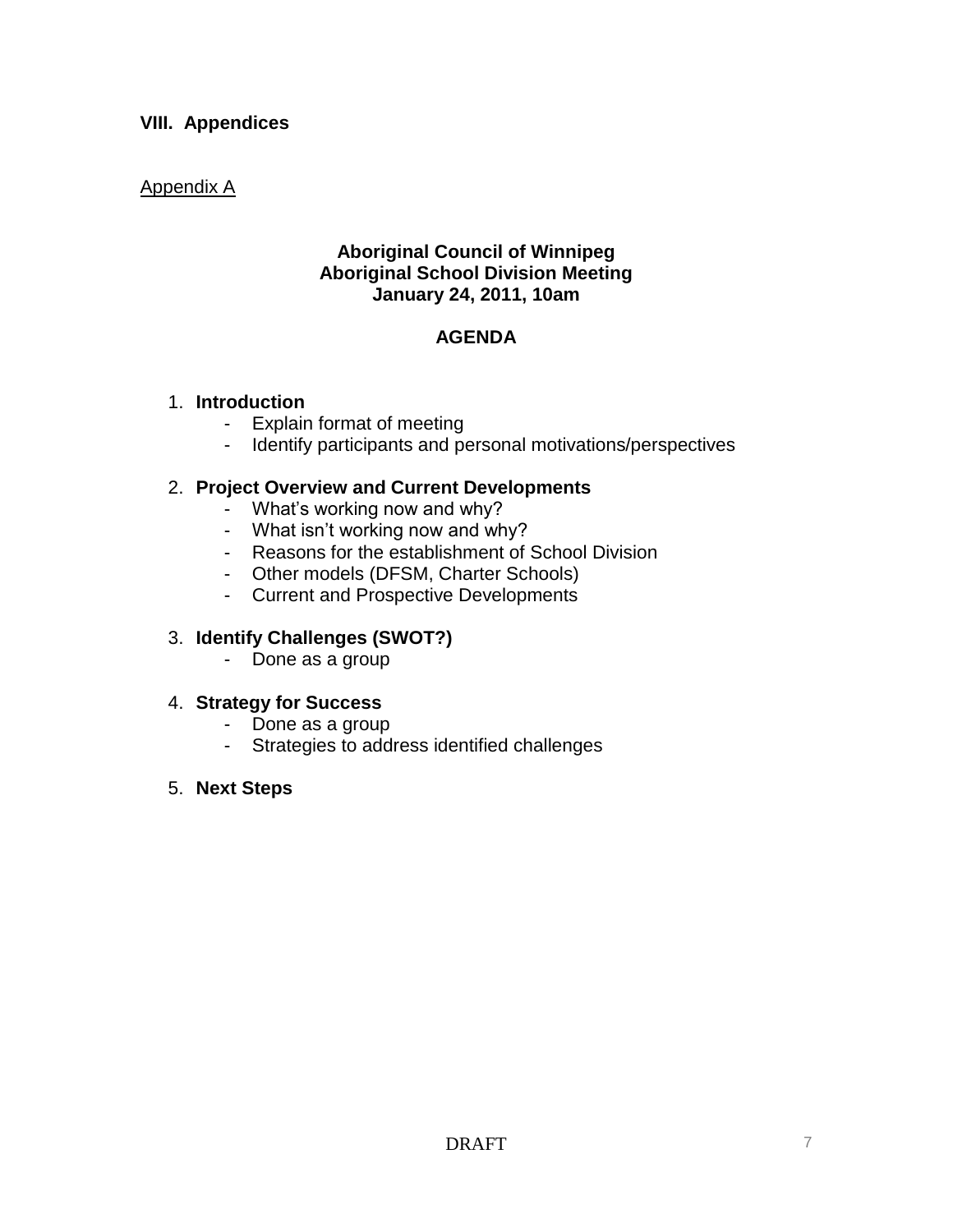## Appendix B

#### **Aboriginal Council of Winnipeg Aboriginal School Division Meeting January 24, 2011**

#### **List of Attendees**

Rebecca Blaikie - Co-director of CEDA

Laara Fitznor - Associate Professor, University of Manitoba

Damon Johnston - President, Aboriginal Council of Winnipeg

Kathy Mallett- Co-director of CEDA

Sonia Prevost-Derbecker - Executive Director of Ndinawe Youth Resource **Centre** 

Freeman Simard – Institute of Urban Studies, University of Winnipeg

Leslie Spillet – Executive Director, Ka Ni Kanichihk.

Florence Zaharia – Elder

\*A group of students from the University of Manitoba, Faculty of Education came to observe.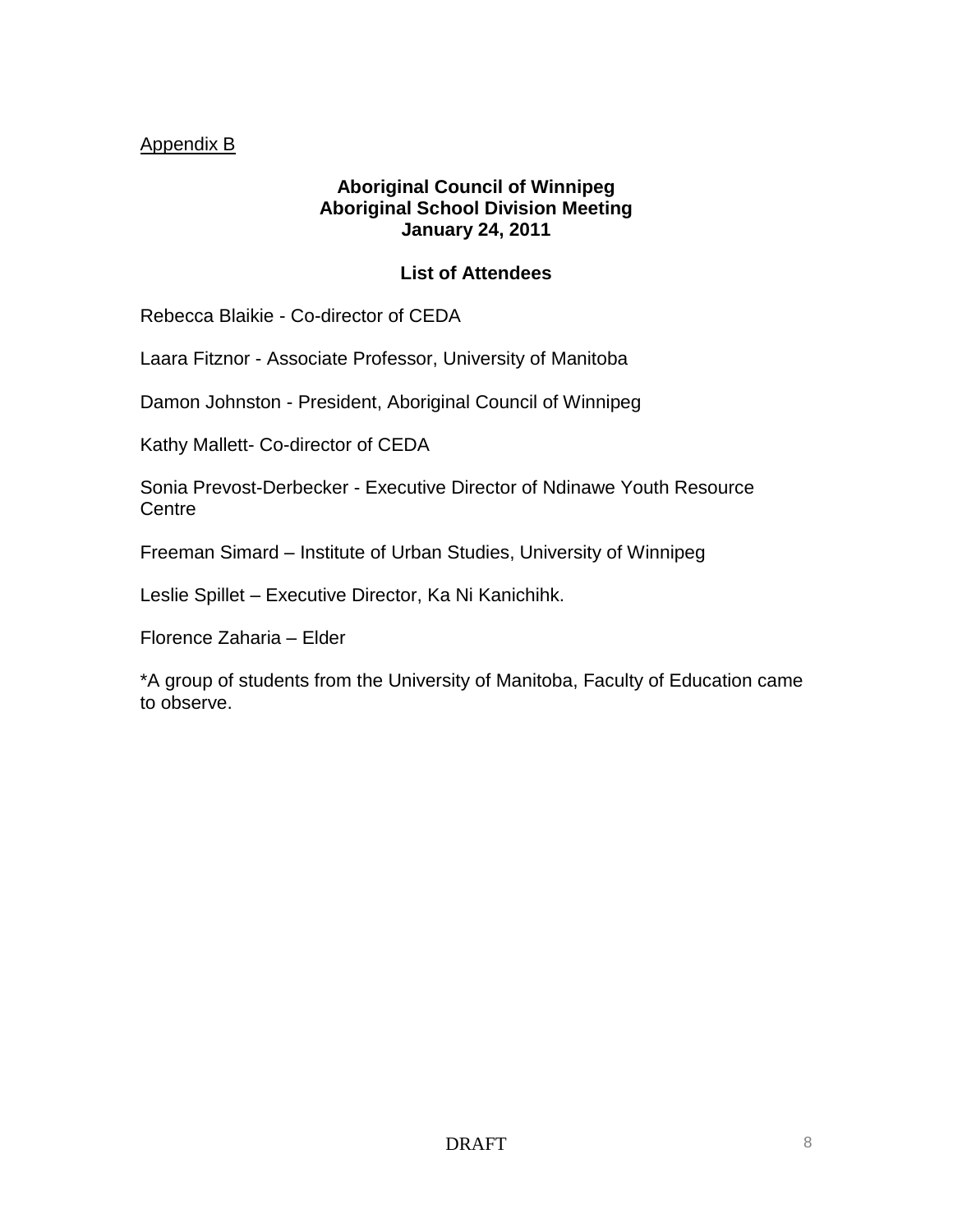#### Appendix C

#### **Aboriginal Council of Winnipeg Aboriginal School Division Meeting January 24, 2011**

#### **Flipchart Notes**

Aboriginal School Division – Why?

*(The following is feedback provided regarding the conceptualization of the model of a Aboriginal School Division)*

- 'Conceptualization'
- Social and Financial cost-benefit analysis
- Governance (shared model; urban, First Nations, Métis, Inuit)
- Early Childhood Development
- Research e.g. Chalmers & Lalonde
- Identity To be relearned
- Cautions treatment of teachers and students
- Involves all cultural groups (i.e. Inuit, Métis, First Nations, Non-status) e.g. DSFM challenge of who gets accepted in light of decreasing francophone population of MB.
- Culture School imbedded in Indigenous pedagogy and ideology. Those not from culture group are invited to be students.
- Bi-multicultural model participation without compromising cultural identity (i.e. language groups, First Nations from outside MB boundaries, etc.)
- Demographic analysis to establish model.
- Use United Nations document
- Administrative arm understanding and define of this needed.
- Equity
- Women as teachers and leaders
- Curriculum that incorporates history that includes fur trade, ping pong (pinball) effect, individual family histories.
- Not so focused on outcome not outcome-based

*(The following are the notes taken following the lunch break several new participants arrived at this point)*

Charter vs. School Board

- Union vs. non-union….
- Negotiables vs. non-negotiables (e.g. child guidance clinic, disabilities service systems, other specialty services)
- Full integration division or stream
	- o Assess benefits
	- $\circ$  No fail parameters needed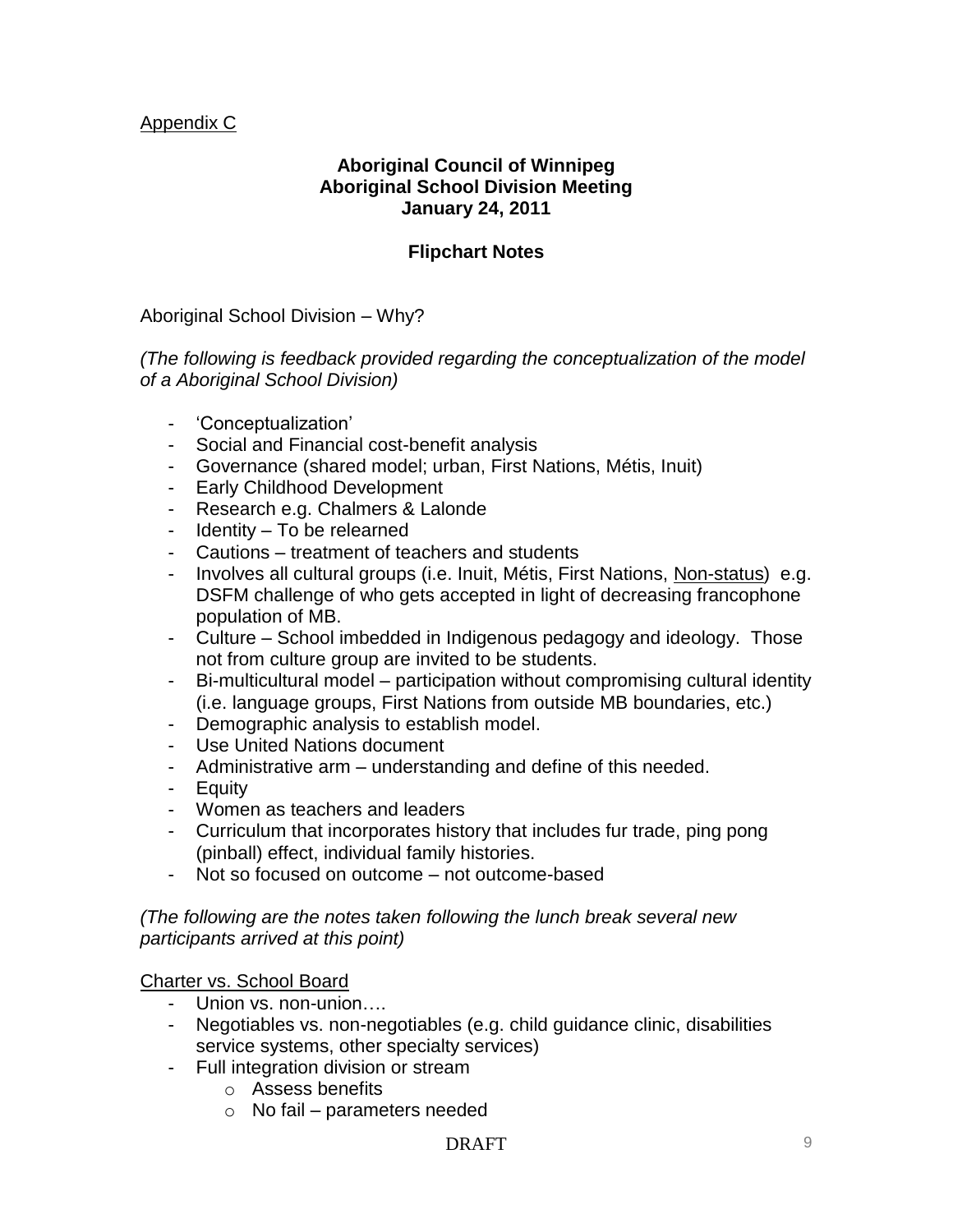- Risk analysis needed (e.g. funding for needs)
	- o High, medium, low
	- o Structure to deal w/ issue
	- o Ensure accountability (teachers)
- School board and division  $\rightarrow$  Charter not wanted?

| Collective bargaining | union – incentive bonuses   |
|-----------------------|-----------------------------|
| (folded & settled)    | (Jeffery Canada research -  |
|                       | systems that allow failure) |

Recruit the best teachers

- More about Aboriginal governed school what we want. o Modeled on DSFM
- Not get limited by same structural boundaries (economy of scale)
	- o Learn from (Children of the Earth, Child and Family Service) including past mistakes.
- Organization to run several different charter schools as an option
- Transfer agreement
	- o Affect union agreements
	- o Address immediate staffing issues and other issues
- Legislation needed (to hold people accountable) in MB for charter schools

Opposition<sup>to</sup> concept

- *(Organization)* Seen as 'a right'
- Cautions need to be written out.
	- o Charter argument
	- o Ensure that process with public is not as difficult.
	- o Break from system. Realize a different vision.
- Need to acknowledge:
	- o Role of unions
	- o Incentives for employees
- Assessment needed (of teachers and others…)
- Concept of 'survival school'
	- o Understanding of culture

- Difficult to sell to…
- Avoid 'white supremacy centre' role of schools no oppression (they need us myth, industry)
	- o Can't be lost
	- o Modeled on other systems (e.g. welfare, homless shelters)
- Existing situation (stigma)
	- o North End schools are lesser than…
	- o Curriculum gets compromised
- Historic 'major work' program not a good system
- Acknowledge different intelligences
	- o Recognized in order for people to develop / grow.
	- o Principle: Our children aim the highest not the lowest.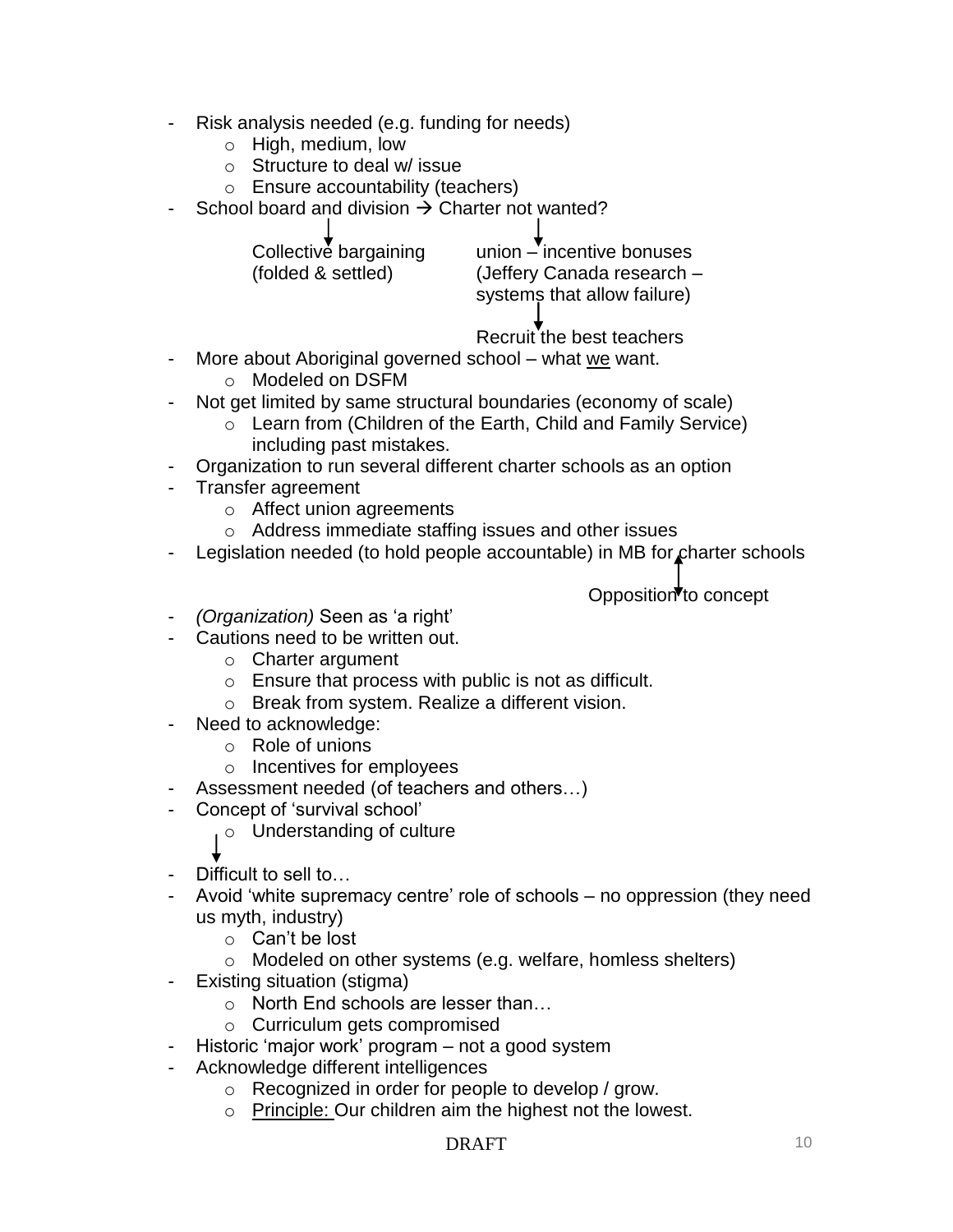- Principle: Acknowledge the collective rather than the individual less competition.
	- o Create a system of relationships that acknowledge every child and where they are at.
	- o Create a system of mastery for everyone.
- All good but need for graduates to economically succeed.
- A publicly funded system that permits autonomy.
- Collective bargaining conflicts. They (bargains) need to relate to each other.
- Confront the need to defend existing system. E.g. bringing elders into school
- Children of Earth (parental) community involvement voluntary basis resulted in not sustainable
- Learn from positive programs of COE (e.g. pre-med, all girls classes, all around improvements from early days (built on sand)

# Time factor was a limit

- COE is an 'academic high school' with only 230 kids Vs.

R.B. Russell  $\rightarrow$  trade oriented

- COE in the past a 'dumping ground' for difficult kids to deal with.
- Traditional rather than monetary incentives. Teachers need to understand this.
- Difficult to say non-monetary incentives.
- Develop a 'product'  $\rightarrow$  useful during election time (October?)
- Recognize that all provincial political parties not seeing 'outside the box'.
- Recognize not all Aboriginal kids will want to go to Aboriginal School Division School. E.g. DSFM – open to kids who want to go to French immersion.
- Look at DSFM legislation.
	- o participant talked to them about survival school concept.
- Frontier School Division as an organization to consult.
- Deepen the understanding of urban Aboriginal while being mindful of rural/urban connection. Look at successful off-reserve models.

#### *(a diagram of budget allocation schemes was drawn by participant)*

- School Division boundaries are now to bring in Aboriginal students from all parts of City, not just the North End.
- Public (federal and provincial) funding to address situation  $\rightarrow$  Consensus; now is the time to ask. Linked to human rights documents.

#### **Next Steps**

- Synthesize into a 'package' or 'map' vehicle for creating a different vision
	- o Other models needed
	- o Rights based approach.